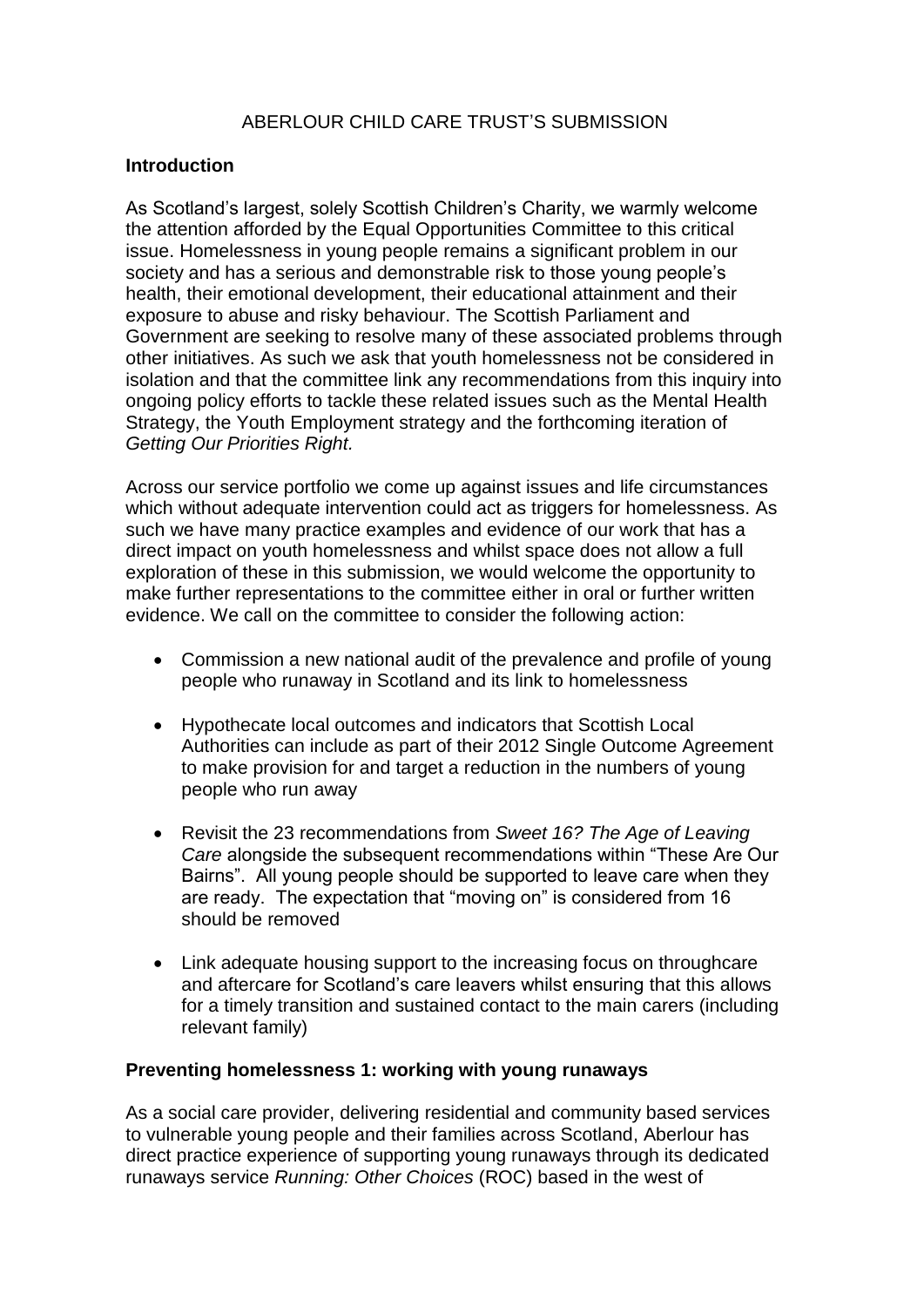Scotland. This provision sits in the realm of child protection however it has close links to the accommodation needs of young people aged over 16. Its work connects directly into the preventative spending agenda as we offer a suite of interventions which can help to resolve the root causes of running away, which provide sustainable solutions to the life circumstances of these vulnerable children and young people and in many cases prevent the likelihood that they will become homeless.

# **The link between running and homelessness:**

In 2011 Shelter Scotland published *Running away and future homelessness – the missing link?* This document linked youth homelessness beyond the age of 16 to running away before the age of 16. This piece of research underpins our practice belief in the correlation between running away and youth homelessness and the fact that these young people are experiencing complex family relationships, often with parental issues of alcohol, drug misuse and mental health issues and the conflict and stressors that such bring.

*'*The study highlighted that the vast majority of young homeless people (84 per cent) had also run away before the age of 16. This is considerably higher than the national rate of running away which is estimated at 11 per cent. Over half of young homeless people who ran away had been forced to leave home. This group is also likely to repeatedly run away, with one in three running at least ten times and half staying away for more than four weeks.'

## **What we know about young people who run away:**

Aberlour linked up with The Children"s Society in England, an organisation with a history of runaways services, and the resultant research *Still Running: Children on the streets in the UK, 1999*, became the first national research into young runaways. In order to determine a Scottish perspective and establish if there were similar themes and patterns Aberlour commissioned *Missing Out: Young Runaways in Scotland,* Wade, J. (2001) Stirling: Aberlour Child Care Trust which highlights:

"One in nine children (11%) in Scotland run away or are forced to leave home before the age of 16 due to difficulties in their lives. It is very rare for young people to run away for excitement. The main reasons young people gave included family conflict and instability, violence, emotional abuse and neglect. Missing Out estimates that:

- 6000 7000 Children under 16 run away every year in Scotland for the first time
- 9000 Children run away each year, including those who have run away more than once
- Although most young people reported having run away, one in seven had been forced to leave before the age of 16' - Missing Out: Young Runaways in Scotland*,* Wade, J. (2001)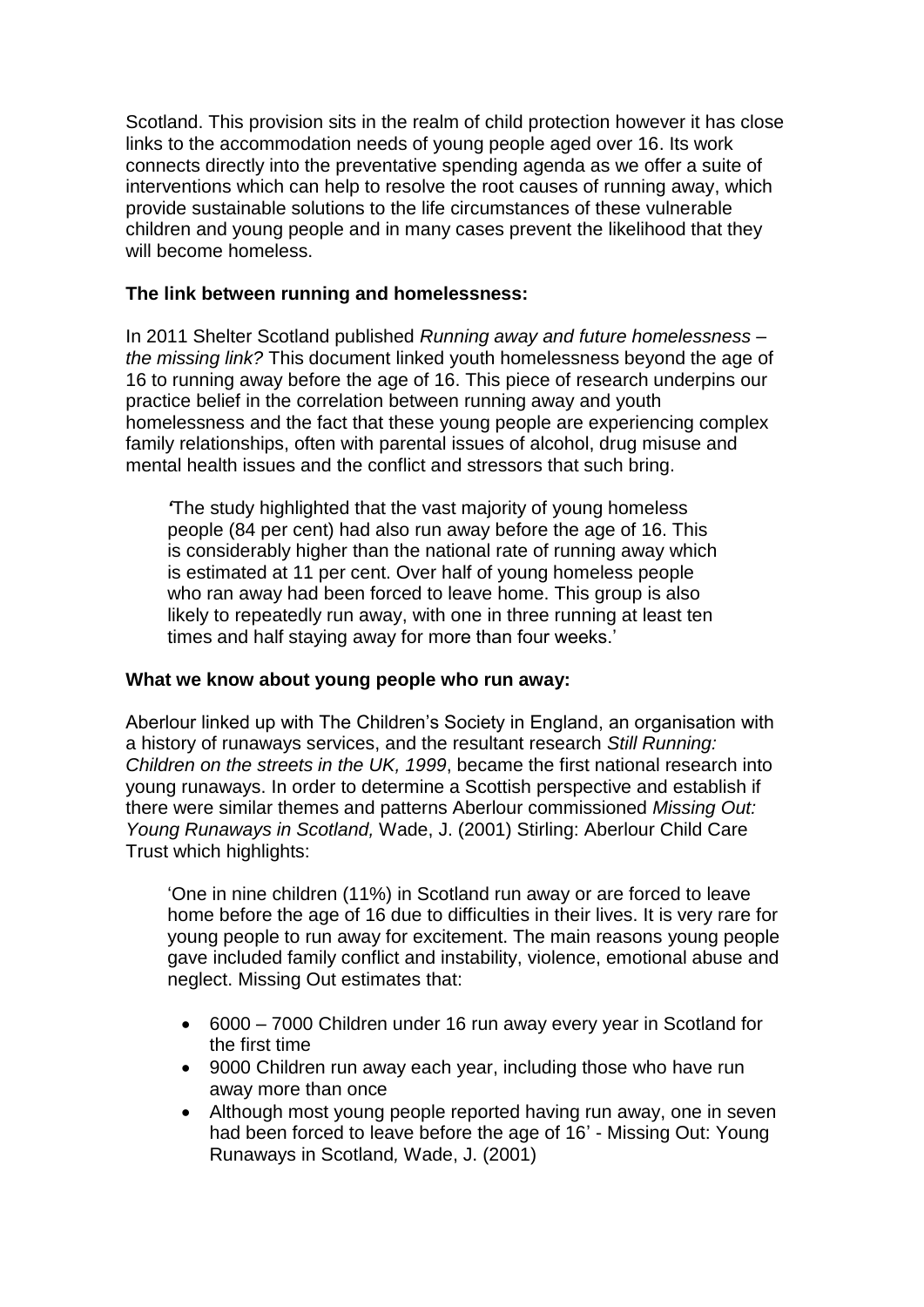## **ROC: Aberlour's service for young runaways:**

The ROC service is an initiative developed by Aberlour following on from senior officer awareness and concern about the lack of dedicated resources for this vulnerable group and awareness of the risks associated with running away for those young people aged under 16 years. This practice experience in both the statutory and voluntary sectors as well as a number of high profile inquiries into missing young people, including the inquiry into the West murders in the 1990s inspired Aberlour to develop its practice in this field and pursue an evidence base for its work. The service, whilst located in the Greater Glasgow area, works with any young person who presents and is Scotland"s only provider of a range of dedicated services to young runaways, and the only provider of refuge accommodation.

In 2001 the ROC service was set up in Glasgow initially to work with young people who had run away and who had been returned to their usual living setting. The experience of the young people during periods of running away – i.e. assault, rape, rough sleeping, inspired the organisation to pursue funding to develop safe refuge provision. The publication of *Vulnerable Children: Young Runaways And Children Abused Through Prostitution, Scottish Executive 2002* notes:

"Children are at the heart of the Executive"s agenda and the work on young runaways and children sexually exploited through prostitution should not be seen in isolation"

In 2003 with funding made available through the Youth Crime Prevention fund from the Scottish Executive Aberlour set up safe refuge accommodation in terms of S38 of The Children (Scotland) Act 1995 and the refuge became operational in July 2004. It was deemed a "National demonstration project" by the Executive and externally evaluated by Stirling University, *Evaluation of Four Youth Crime Prevention Funded Projects for the Aberlour Child Care Trust, 2006* which states:

"The refuge appears to have been successful in achieving the following objectives: Keeping young people safe; Engaging effectively with young people; Providing more detailed assessment of young people and their situations e.g. eating disorder, child protection concerns; Developing positive relationships with young people; Supporting young people to make decisions; Providing young people with information about other options available to them"

The service has been funded predominantly via individual and corporate partnerships, charitable funders such as Big and Children In Need and the STV/Hunter Appeal 2011, Aviva and the Railway Children as well as receiving spot purchase income for refuge accommodation from the responsible Local Authority.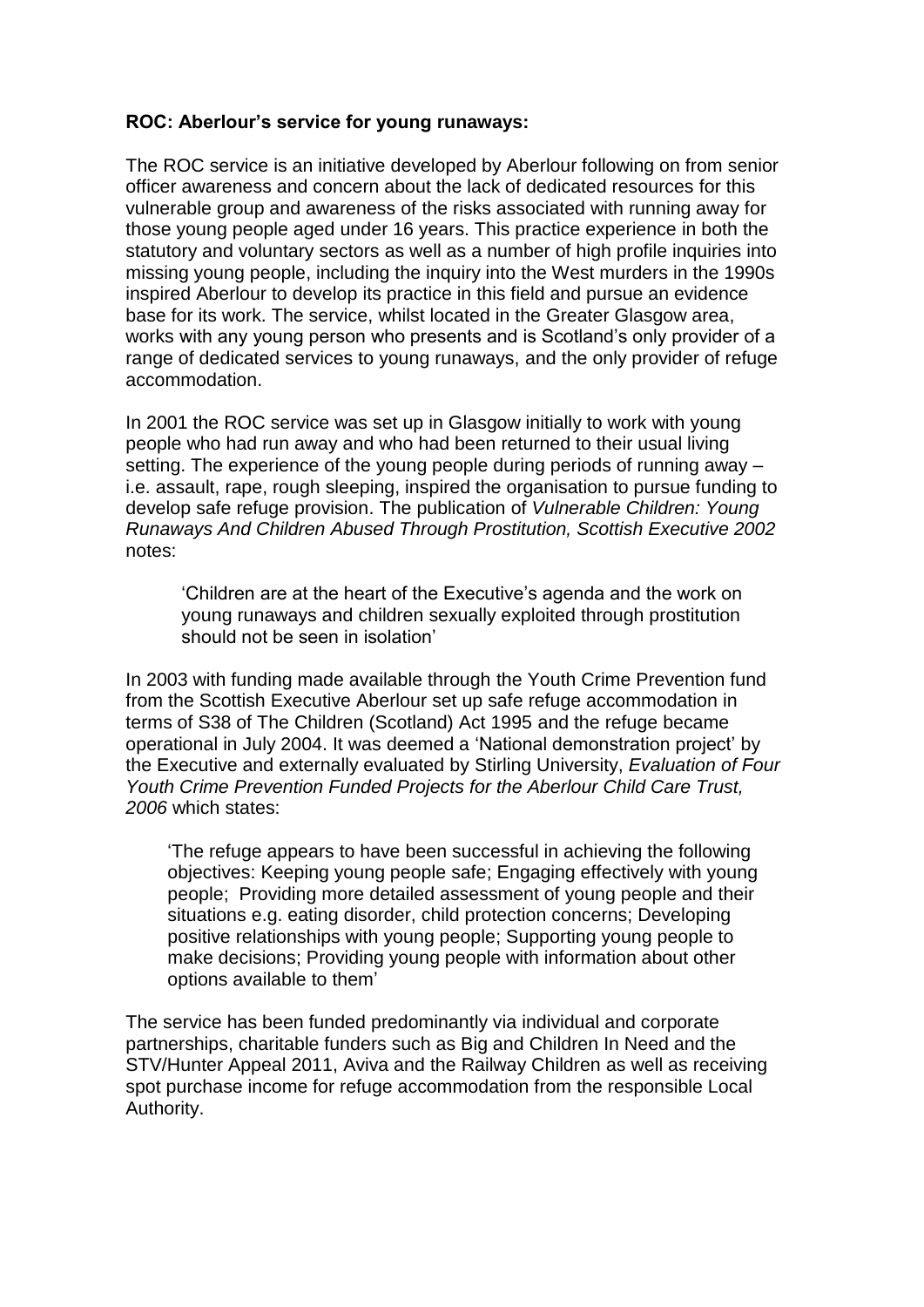## **Who we work with and how we help them**

Since 2004 the refuge has provided short term safe accommodation for over 320 individual young people, providing over 440 distinct periods of refuge accommodation. The service maintains a database to assist in evaluation with records consistently indicating that breakdown in parental/carer relationships is a significant factor, with over 80% of young people referring to this as one of the main drivers in their running away behaviour. The service has noted that refuge is accessed predominantly by 14/15 year old females and by young people who are living in lone parent or reconstituted family situations.

In 2010 Aberlour commissioned *Evidence, Outcomes and Costs: ROC Refuge, Smeaton.E:*

"The ROC Refuge operates in a manner that is consistent with evidence-based good practice. For example:

• The majority of children and young people who stay in refuge move on to safe accommodation with a plan in place.'

Since its inception Aberlour"s runaway service has developed a suite of services to work with young runaways: Personal Social Education (P.S.E.), 1:1 outreach support, safe refuge accommodation, volunteering within the service and currently Aberlour is developing a Return Home Welfare Interview (R.H.W.I) project in partnership with Strathclyde Police and Glasgow City Social Work Services.

## **Outreach and awareness raising**

The ROC service delivers an outreach service to local schools with a Personal and Social Education package which is designed to build awareness of the refuge, the issues and risks associated with running away and youth homelessness. The P.S.E. package is delivered across 14 of Glasgow secondary schools and in South Lanarkshire. It is compliant with the Curriculum for Excellence and offers young people in the S2 year group an opportunity to explore why young people run away, the risks and prevalence of running away in Scotland as well as highlighting the services and resources that young people can access in order to keep themselves safe. This has impacted positively on both the young people and teaching personnel developing their awareness of risk, family difficulties and resolutions. Feedback from young people and teaching staff has been very positive with increasing numbers of schools requesting the input.

## **In community support and returning home:**

Over and above the provision of refuge, the service supports young people in their own communities, either pre or post accommodation in the refuge, working with approximately 20 young people every year. This work is to support young people in their usual living environments, address areas such as their self esteem, parental/carer relationships, education and health. We work toward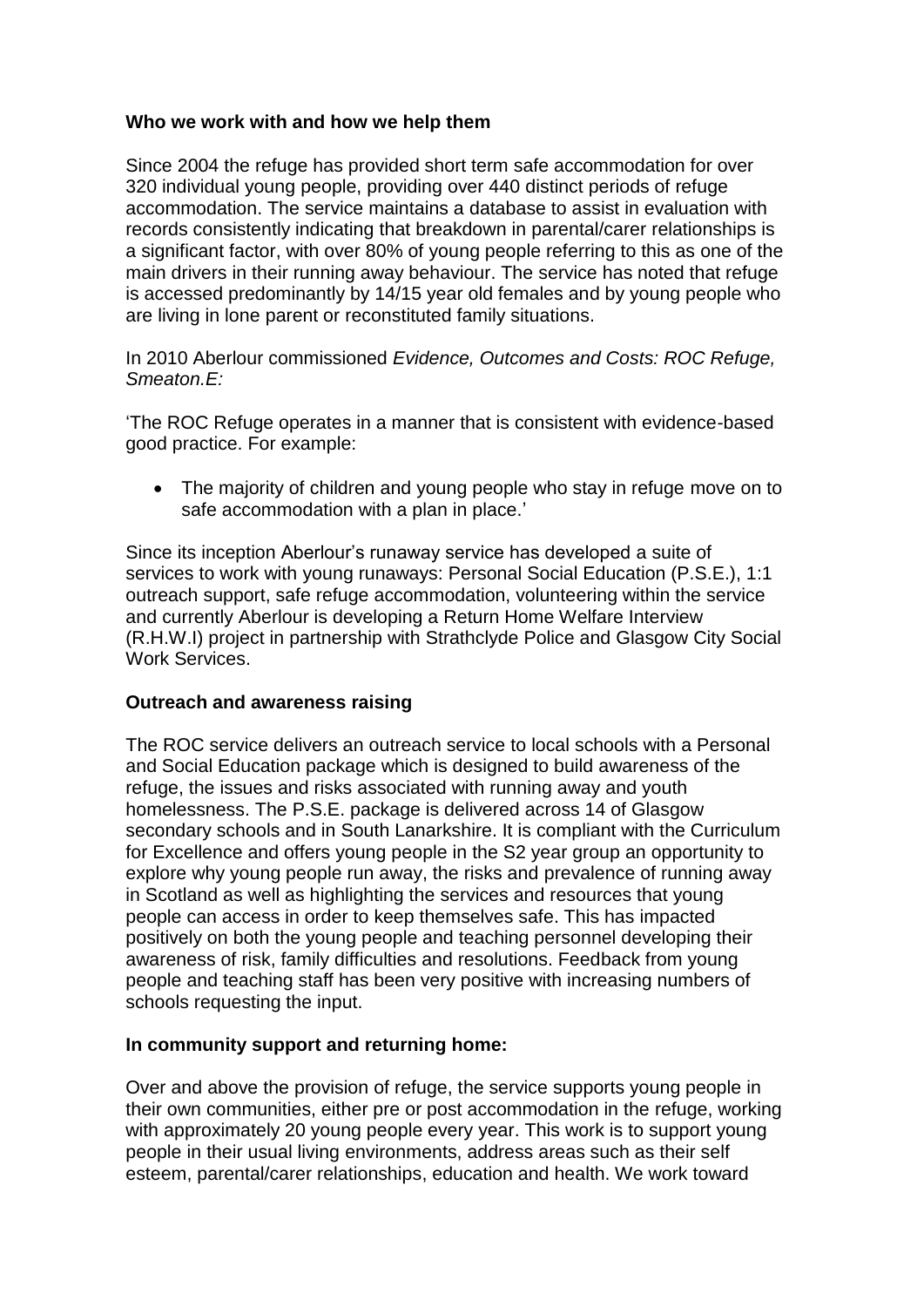empowering young people to access relevant support in order to enhance their overall wellbeing and assist in the transition from childhood to adulthood. We build relationships based on respect and help young people to see the potential they have through a holistic package of support. We are in the process of establishing a Return Home Welfare Interview project through the ROC service in the East end of Glasgow to work alongside Strathclyde Police and Glasgow Social Work services in targeting those young people who have been reported as missing to reduce the recurrence of missing periods and prevent them from coming to risk of harm. This development has its basis in the Scottish Government"s Young Runaways in Grampian Pilot, 2010.

# **Preventing homelessness 2: support at transitions**

Much of the positive work and support that we offer can be undone if, on exiting our service, inadequate support exists to connect service users to routes into employment and adequate housing, given the inexorable link between the social problems we work with and homelessness in young people.

# **Transitional support for young people leaving care:**

Building resilience through the provision of therapeutic and stable residential and foster placements, as we have done in over 28 years of provision at our Fife based Sycamore Services, helps to prepare young people for the challenges of independent living. The link between placement stability and long term outcomes for young people leaving care is widely acknowledged (Forrester (2009), In Loco Parentis (2010). Within our services children and young people use the safety of a stable therapeutic environment to build confidence, learn to cope with the legacy of trauma and\or neglect and flourish in a community based setting. Regrettably the pressures which were highlighted so clearly within the SCCYP report "Sweet 16" in 2008 have if anything increased over recent years. Young people are faced with the need to discuss options for "moving on" well in advance of their 16th birthday. The challenges and uncertainty introduced by this can significantly increase anxiety. We know that the impact of the recent financial crisis means young people generally are staying at home for longer and often well into their twenties yet we expect the most vulnerable and traumatised young people in the country to engage with the challenges of independent living from as young as 16.

Throughcare and Aftercare is an integrated element of Aberlour Sycamore Services and workers are known to all young people. We believe it is as important to offer high quality support during the five years after leaving care as it is during the first five years of life. On some occasions we are able to offer planned through-care support however this has been happening less often as Local Authorities often opt to use existing in-house services. Sycamore has a philosophy of "once a Sycamore child, always a Sycamore child" meaning that young people are aware that they can come back to seek support at any time. As a result our aftercare workers often offer support to young people who return after existing arrangements have broken down. This may involve anything from a couple of nights in our Family Resource Centre, to resettlement support or a package of housing support locally. Young people regularly report the